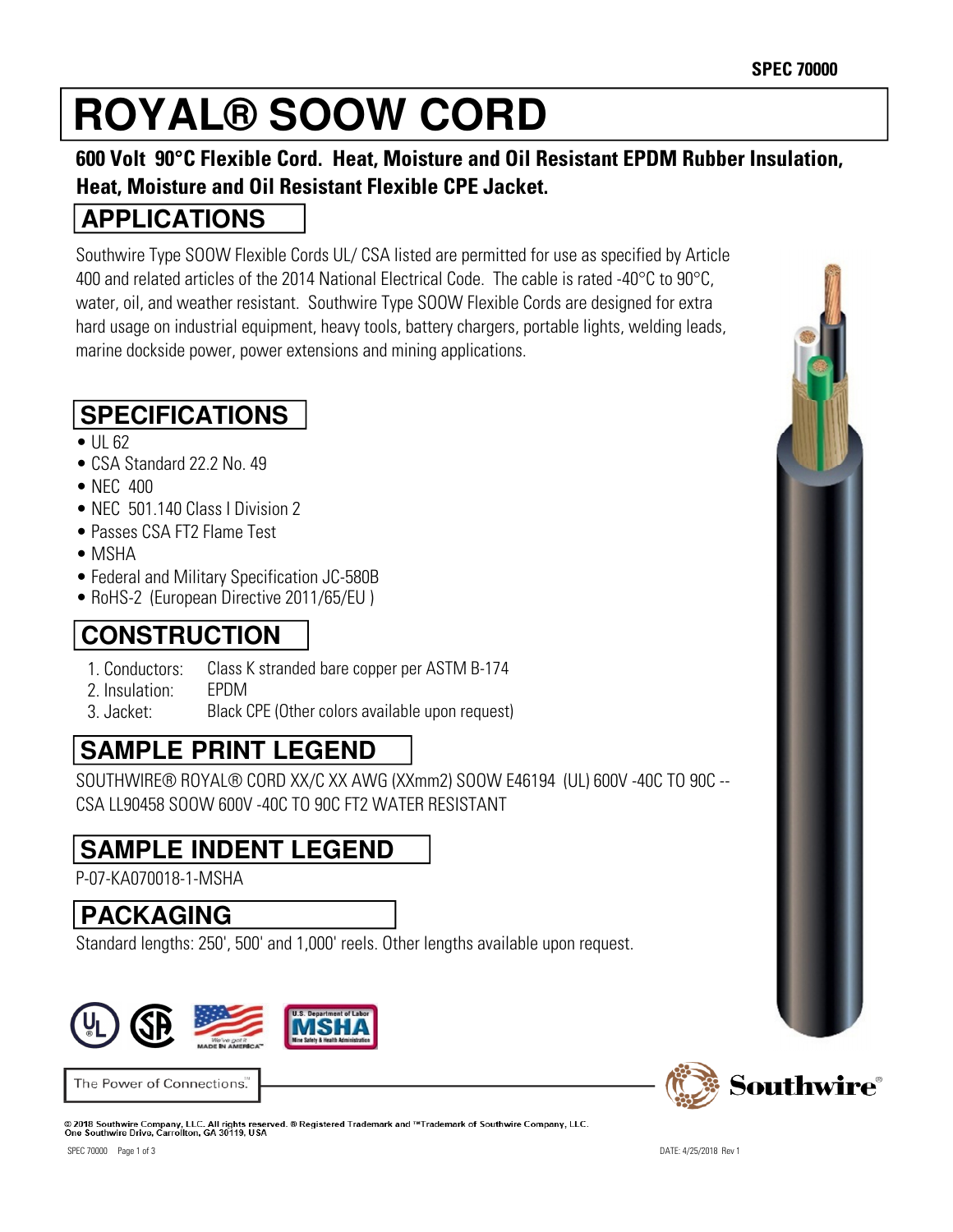#### **ROYAL® SOOW CORD 600 Volt 90°C Flexible Cord. Heat, Moisture and Oil Resistant EPDM Rubber Insulation, Heat, Moisture and Oil Resistant Flexible CPE Jacket.**



#### **TABLE 1 - WEIGHTS & MEASUREMENTS**

|              | CCI           | Cond.       |                |                | Insulation       | Insulation       |            |                             | <b>Nominal</b> | Nominal         |
|--------------|---------------|-------------|----------------|----------------|------------------|------------------|------------|-----------------------------|----------------|-----------------|
| <b>Stock</b> | Part          | <b>Size</b> | No. of         | No. of         | <b>Thickness</b> | <b>Thickness</b> | Nominal OD | <b>OD</b><br><b>Nominal</b> | Weight         | Weight          |
| Code         | <b>Number</b> | <b>AWG</b>  | Cond.          | <b>Strands</b> | (Inchs)          | (mm)             | (Inchs)    | (mm)                        | (Lbs/Mft)      | $\frac{kg}{km}$ |
| 558140       | 822225        | 18          | $\overline{2}$ | 16/30          | 0.03             | 0.76             | 0.35       | 8.79                        | 67             | 100             |
| 558142       | 822325        | 18          | 3              | 16/30          | 0.03             | 0.76             | 0.37       | 9.27                        | 84             | 125             |
| 558143       | 822425        | 18          | 4              | 16/30          | 0.03             | 0.76             | 0.39       | 9.91                        | 98             | 146             |
| 558235       | 830505        | 18          | 5              | 16/30          | 0.03             | 0.76             | 0.47       | 11.81                       | 138            | 205             |
| 560018       | 822226        | 16          | $\overline{2}$ | 26/30          | 0.03             | 0.76             | 0.37       | 9.40                        | 81             | 121             |
| 558100       | 822326        | 16          | 3              | 26/30          | 0.03             | 0.76             | 0.39       | 9.91                        | 94             | 140             |
| 558101       | 822426        | 16          | $\overline{4}$ | 26/30          | 0.03             | 0.76             | 0.42       | 10.54                       | 118            | 176             |
| 558231       | 830506        | 16          | 5              | 26/30          | 0.03             | 0.76             | 0.50       | 12.57                       | 155            | 231             |
| 558138       | 822227        | 14          | $\overline{2}$ | 41/30          | 0.05             | 1.14             | 0.50       | 12.70                       | 134            | 199             |
| 558099       | 822327        | 14          | 3              | 41/30          | 0.05             | 1.14             | 0.53       | 13.34                       | 169            | 251             |
| 558102       | 822427        | 14          | 4              | 41/30          | 0.05             | 1.14             | 0.57       | 14.48                       | 201            | 299             |
| 558147       | 830507        | 14          | 5              | 41/30          | 0.05             | 1.14             | 0.67       | 16.97                       | 275            | 409             |
| 558139       | 822228        | 12          | $\overline{2}$ | 65/30          | 0.05             | 1.14             | 0.57       | 14.48                       | 184            | 274             |
| 558094       | 822328        | 12          | 3              | 65/30          | 0.05             | 1.14             | 0.60       | 15.11                       | 224            | 333             |
| 558095       | 822428        | 12          | 4              | 65/30          | 0.05             | 1.14             | 0.65       | 16.38                       | 276            | 411             |
| 558104       | 830508        | 12          | 5              | 65/30          | 0.05             | 1.14             | 0.71       | 18.11                       | 326            | 485             |
| 558141       | 822229        | 10          | $\overline{2}$ | 104/30         | 0.05             | 1.14             | 0.62       | 15.75                       | 225            | 335             |
| 558097       | 822329        | 10          | 3              | 104/30         | 0.05             | 1.14             | 0.66       | 16.76                       | 299            | 445             |
| 558096       | 822429        | 10          | 4              | 104/30         | 0.05             | 1.14             | 0.71       | 18.03                       | 360            | 536             |
| 558103       | 830509        | 10          | 5              | 104/30         | 0.05             | 1.14             | 0.77       | 19.56                       | 418            | 622             |

#### **TABLE 2 - ELECTRICAL AND ENGINEERING DATA**

| <b>Stock</b> | <b>CCI Part</b> |        | Nom. DCR      |                                  |
|--------------|-----------------|--------|---------------|----------------------------------|
| Code         | <b>Number</b>   | † Amps | $\Omega/1$ M' | Color Code                       |
| 558140       | 822225          | 10     | 6.59          | Black, White                     |
| 558142       | 822325          | 10     | 6.59          | Black, White, Green              |
| 558143       | 822425          | 7      | 6.59          | Black, White, Red, Green         |
| 558235       | 830505          | 5      | 6.59          | Black, White, Red, Green, Orange |
| 560018       | 822226          | 13     | 4.05          | Black, White                     |
| 558100       | 822326          | 13     | 4.05          | Black, White, Green              |
| 558101       | 822426          | 10     | 4.05          | Black, White, Red, Green         |
| 558231       | 830506          | 8      | 4.05          | Black, White, Red, Green, Orange |
| 558138       | 822227          | 18     | 2.55          | Black, White                     |
| 558099       | 822327          | 18     | 2.55          | Black, White, Green              |
| 558102       | 822427          | 15     | 2.55          | Black, White, Red, Green         |
| 558147       | 830507          | 12     | 2.55          | Black, White, Red, Green, Orange |
| 558139       | 822228          | 25     | 1.61          | Black, White                     |
| 558094       | 822328          | 25     | 1.61          | Black, White, Green              |
| 558095       | 822428          | 20     | 1.61          | Black, White, Red, Green         |
| 558104       | 830508          | 16     | 1.61          | Black, White, Red, Green, Orange |
| 558141       | 822229          | 30     | 0.98          | Black, White                     |
| 558097       | 822329          | 30     | 0.98          | Black, White, Green              |
| 558096       | 822429          | 25     | 0.98          | Black, White, Red, Green         |
| 558103       | 830509          | 20     | 0.98          | Black, White, Red, Green, Orange |

All dimensions are nominal and subject to nominal manufacturing tolerances

† Ampacities are based on TABLE 400.5(A)of the 2014 National Electrical Code and CEC Table 12.



The Power of Connections.

© 2018 Southwire Company, LLC. All rights reserved. ® Registered Trademark and ™Trademark of Southwire Company, LLC.<br>One Southwire Drive, Carrollton, GA 30119, USA